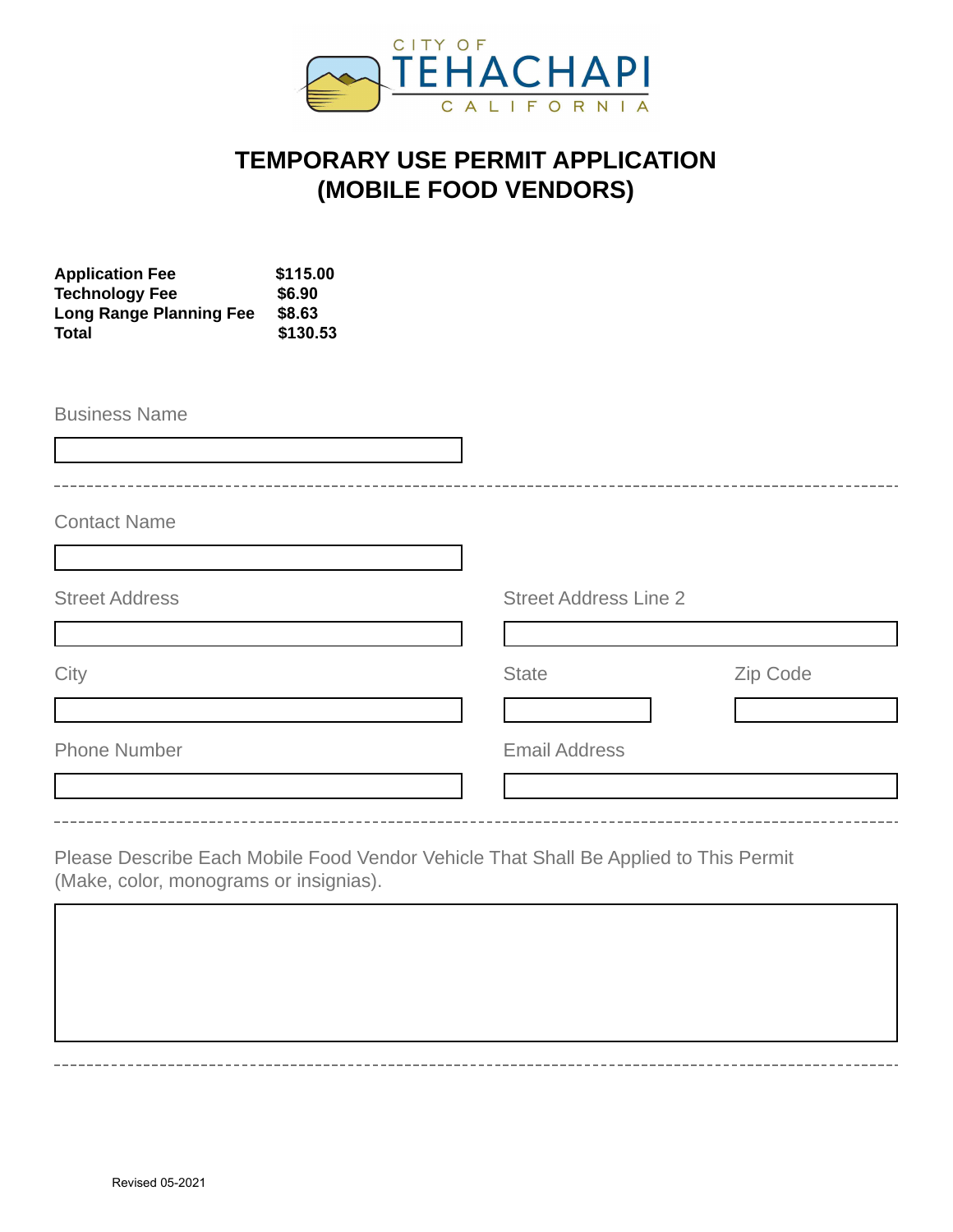Please Describe Your Work Schedule. Where Will You Be Located? What Time Will You Be There? Which Days?

|  | <b>CA License Plate Number</b> |
|--|--------------------------------|
|  |                                |

Vehicle VIN Number

## **Site Location**

**Business Name** Street Address

Submit with Application: Site Plan Kern County Health Permit

Commissary Information (Name, Address and Contact Information)

## **Planning Department Use Only**

**\_\_\_\_\_\_\_\_\_\_\_\_\_\_\_\_\_\_\_\_\_\_\_\_\_\_\_\_\_\_\_\_\_\_\_\_\_\_\_\_\_\_\_\_\_\_\_\_\_\_\_\_\_\_\_\_\_\_\_\_\_\_\_\_\_\_\_\_\_\_\_\_\_\_\_\_\_ \_\_\_\_\_\_\_\_\_\_\_\_\_\_\_\_\_\_\_\_\_\_\_\_\_\_\_\_\_\_\_\_\_\_\_\_\_\_\_\_\_\_\_\_\_\_\_\_\_\_\_\_\_\_\_\_\_\_\_\_\_\_\_\_\_\_\_\_\_\_\_\_\_\_\_\_\_ \_\_\_\_\_\_\_\_\_\_\_\_\_\_\_\_\_\_\_\_\_\_\_\_\_\_\_\_\_\_\_\_\_\_\_\_\_\_\_\_\_\_\_\_\_\_\_\_\_\_\_\_\_\_\_\_\_\_\_\_\_\_\_\_\_\_\_\_\_\_\_\_\_\_\_\_\_**

Approved Denied

**Notes\_\_\_\_\_\_\_\_\_\_\_\_\_\_\_\_\_\_\_\_\_\_\_\_\_\_\_\_\_\_\_\_\_\_\_\_\_\_\_\_\_\_\_\_\_\_\_\_\_\_\_\_\_\_\_\_\_\_\_\_\_\_\_\_\_\_\_\_\_\_\_\_**